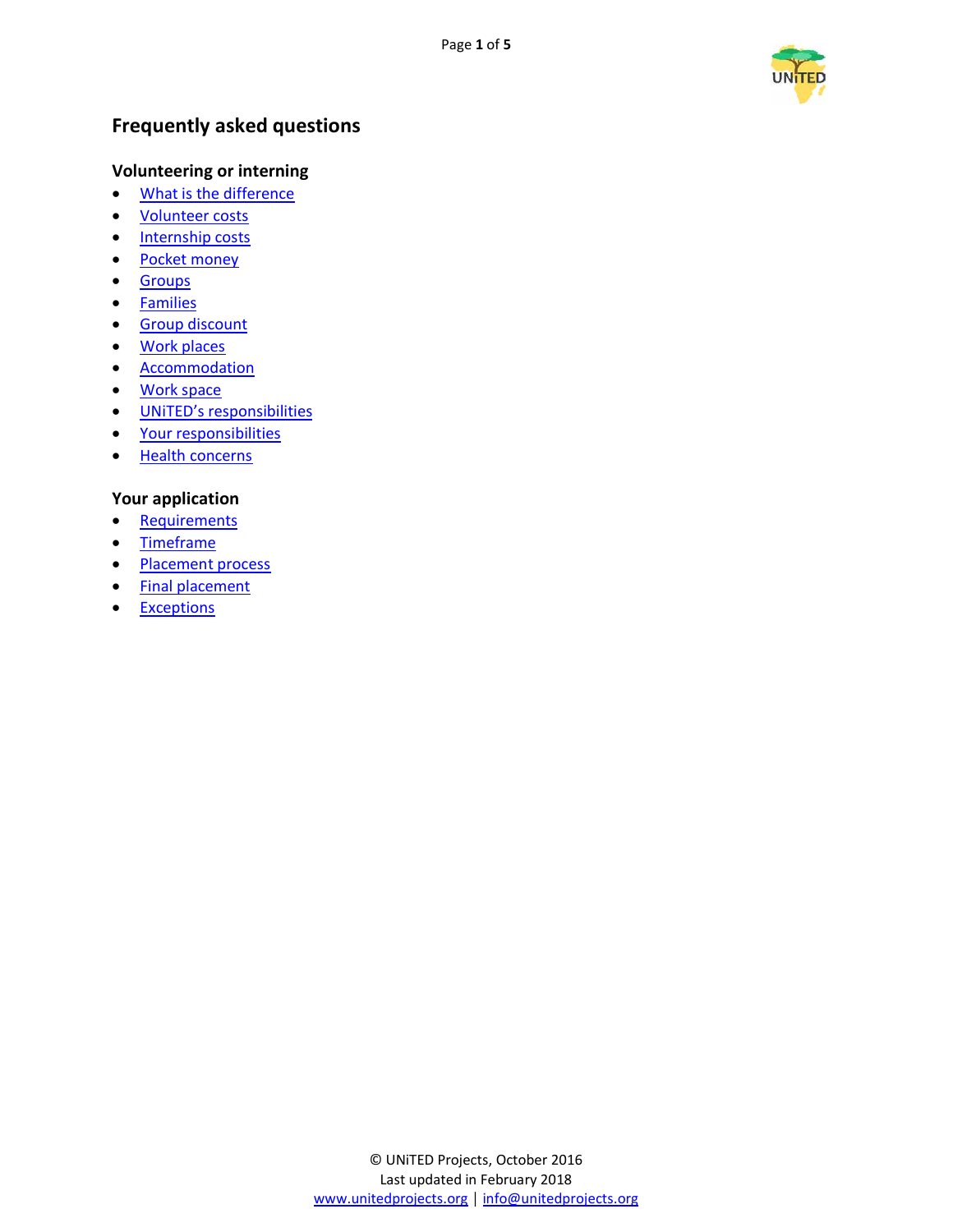

### **Volunteering or interning**

### <span id="page-1-0"></span>What is the difference between a volunteer and internship placement?

Volunteer placements can be fulfilled by anyone of any age, on any project, or with any local partner. We match your (group's) interests and qualifications with the local needs. You will receive support and guidance, and you are expected to report on your activities, however you will not receive a grade from us, and your placement does not require us to communicate with your education.

For internship placements we match the local needs with the criteria of the involved partner school and the interests and qualifications of the student. We communicate with the student and the supervisor to assure your placement meets all criteria. We can supervise scientific research, or practical internships at local health care facilities, child care facilities and schools. We provide guidance before, during and after your time in Ghana, to assure you complete your internship successfully.

#### [Topic overview](#page-0-0)

#### <span id="page-1-1"></span>What are the costs of volunteer placements?

Every volunteer pays for the coordination of the placement (i.e. preparation, implementation and evaluation of your stay), the airport pick-up, the accommodation while in Ghana (including three meals a day) and the airport drop off. Your flight ticket, insurance, drinks, telephone costs, internet costs, local transport costs (to from projects) and local traveling are not included in these prices. If you would like to know the most current prices, please send an email to our recruitment team.

*From Europe send an email t[o team.europe@unitedprojects.org,](mailto:team.europe@unitedprojects.org)*

*from any other place send an emai[l team.americas.oceania@unitedprojects.org](mailto:team.americas.oceania@unitedprojects.org)* [Topic overview](#page-0-0)

### <span id="page-1-2"></span>What are the costs of internship placements?

Every intern pays for the coordination of the placement (i.e. preparation, supervision and evaluation of your stay), the airport pick-up, the accommodation while in Ghana (including three meals a day) and the airport drop off (the latter is optional). Your flight ticket, insurance, drinks, telephone costs, internet costs, local transport costs (to from projects) and local traveling are not included in these prices. If you would like to know the most current prices, please send an email to our recruitment team.

*From Europe send an email t[o team.europe@unitedprojects.org,](mailto:team.europe@unitedprojects.org)* 

*from any other place send an emai[l team.americas.oceania@unitedprojects.org](mailto:team.americas.oceania@unitedprojects.org)* [Topic overview](#page-0-0)

#### <span id="page-1-3"></span>How much pocket money will I need?

This depends on how much you would like to spend on drinks, phone and internet, visiting tourist sites and buying souvenirs, or other items. You can keep the weekly pocket money as low as USD 15 a week if you don't buy any extras, besides a drink once in a while and the necessary phone and internet credit. In this amount we budgeted for about USD 8 for local transport to your project site. Most project sites are within a short taxi ride of your host accommodation and can also be reached by foot. The more remote areas are harder to reach and therefore more expensive. UNiTED does not cover the transport costs, however fieldwork in remote areas is only organized in communication with you, to assure your budget allows you to pay for the transport.

<span id="page-1-4"></span>[Topic overview](#page-0-0)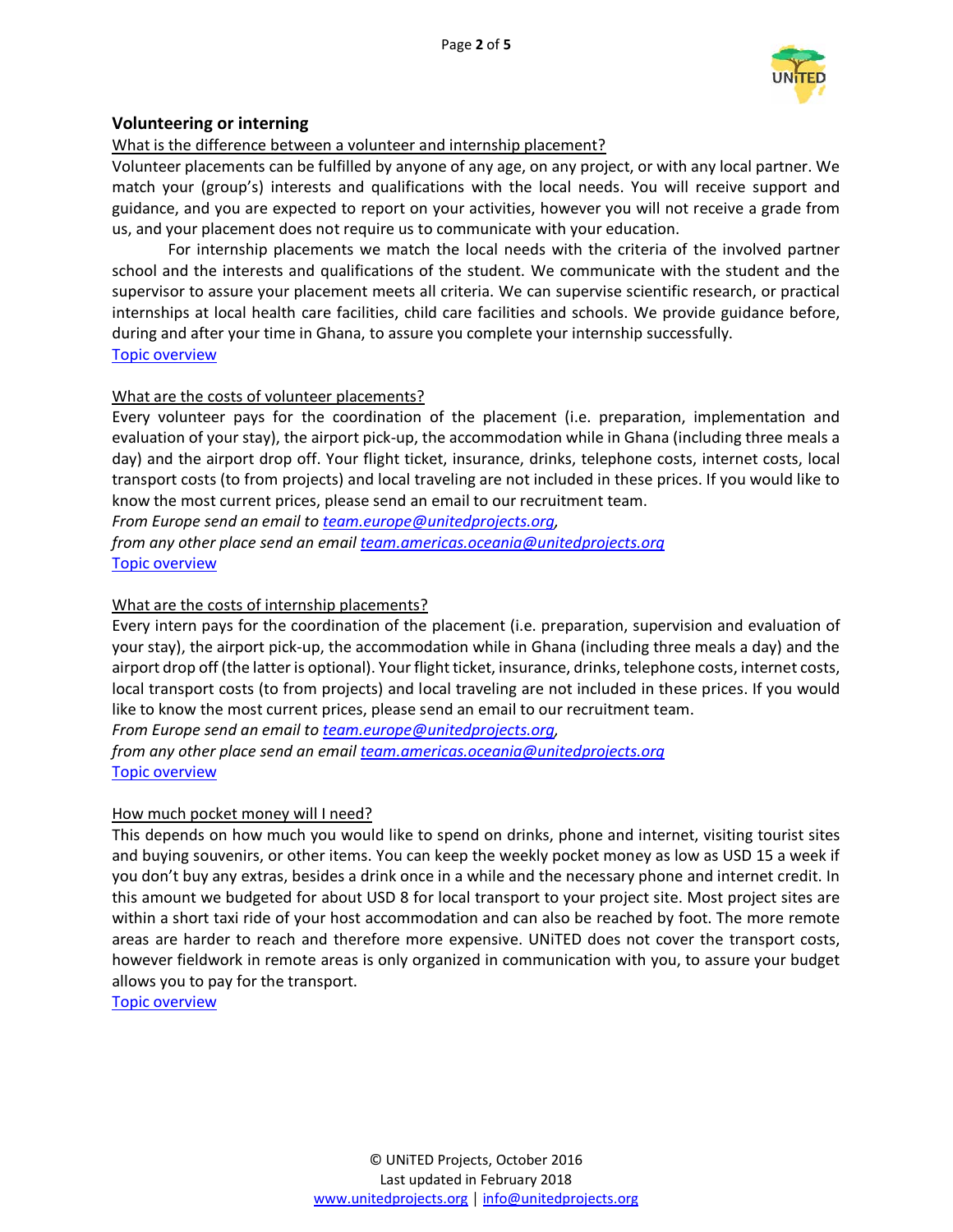

### Can you host groups?

Yes, we can. We have successfully hosted many groups in the past and it is our pleasure to discuss your group's placement with you. For more information, please contact our recruitment team.

*From Europe send an email t[o team.europe@unitedprojects.org,](mailto:team.europe@unitedprojects.org)* 

*from any other place send an emai[l team.americas.oceania@unitedprojects.org](mailto:team.americas.oceania@unitedprojects.org)* [Topic overview](#page-0-0)

### <span id="page-2-0"></span>Can you host families?

Yes, we can, we have hosted families with children in the past. Young children mainly follow their parents and spend time playing with other children in a local children's home. We have accommodation that is suitable for families. For more information, please contact our recruitment team.

*From Europe send an email t[o team.europe@unitedprojects.org,](mailto:team.europe@unitedprojects.org)* 

*from any other place send an emai[l team.americas.oceania@unitedprojects.org](mailto:team.americas.oceania@unitedprojects.org)* [Topic overview](#page-0-0)

### <span id="page-2-1"></span>Do you have group discounts?

Yes, we do. A group is a team or family that comes for a short term placement (between one and four weeks) and that consists of four to ten members. We have reduced prices, which can be requested by emailing our recruitment team.

*From Europe send an email t[o team.europe@unitedprojects.org,](mailto:team.europe@unitedprojects.org)* 

*from any other place send an emai[l team.americas.oceania@unitedprojects.org](mailto:team.americas.oceania@unitedprojects.org)* [Topic overview](#page-0-0)

### <span id="page-2-2"></span>Where do UNiTED volunteers work?

UNiTED volunteers work on projects that are coordinated by our local team, or they work in local organizations (like health care facilities and child care facilities). We customize each placement by assessing the local needs and matching them with your interests and skills. For more information on the various projects we have, please visit our websit[e www.unitedprojects.org.](http://www.unitedprojects.org/) [Topic overview](#page-0-0)

### <span id="page-2-3"></span>What kind of accommodation does UNiTED have for volunteers and interns?

We have various types of accommodation available for volunteers and interns. Placement is coordinated by our local team based upon availability. Young volunteers and interns mostly stay with our local host family. This family has three shared rooms, a shared indoor shower and toilet, and a common porch where you will have your meals. This family lives central and close to the most common project sites. Families and volunteers of 30+ normally stay with our second host family, which has two self-contained rooms and a common kitchen / office. This family lives just outside town, but is still close to most project sites. We also have the option of living in a local children's home for volunteers and interns that mainly work there and stay for a month or longer. Except for breakfast, meals are shared with all available volunteers and interns. This gives you the opportunity to share ideas and experience, and learn from each other. Where you will stay, will be communicated to you once you have finalized your placement. [Topic overview](#page-0-0)

### <span id="page-2-4"></span>Does UNiTED provide work space?

UNiTED provides a work space for you to prepare your activities. We have an office in which you can focus on preparing the projects you work on. This office is also used for our regular meetings. Our office has both books that you can use for your project work and reading books. Unfortunately, our office is not equipped with laptops, or other devices and there is no internet access. However, most of our projects have full manuals. You follow the steps of practical implementation based on research outcomes and all materials are available, which means you do not need a computer or internet. You can report through our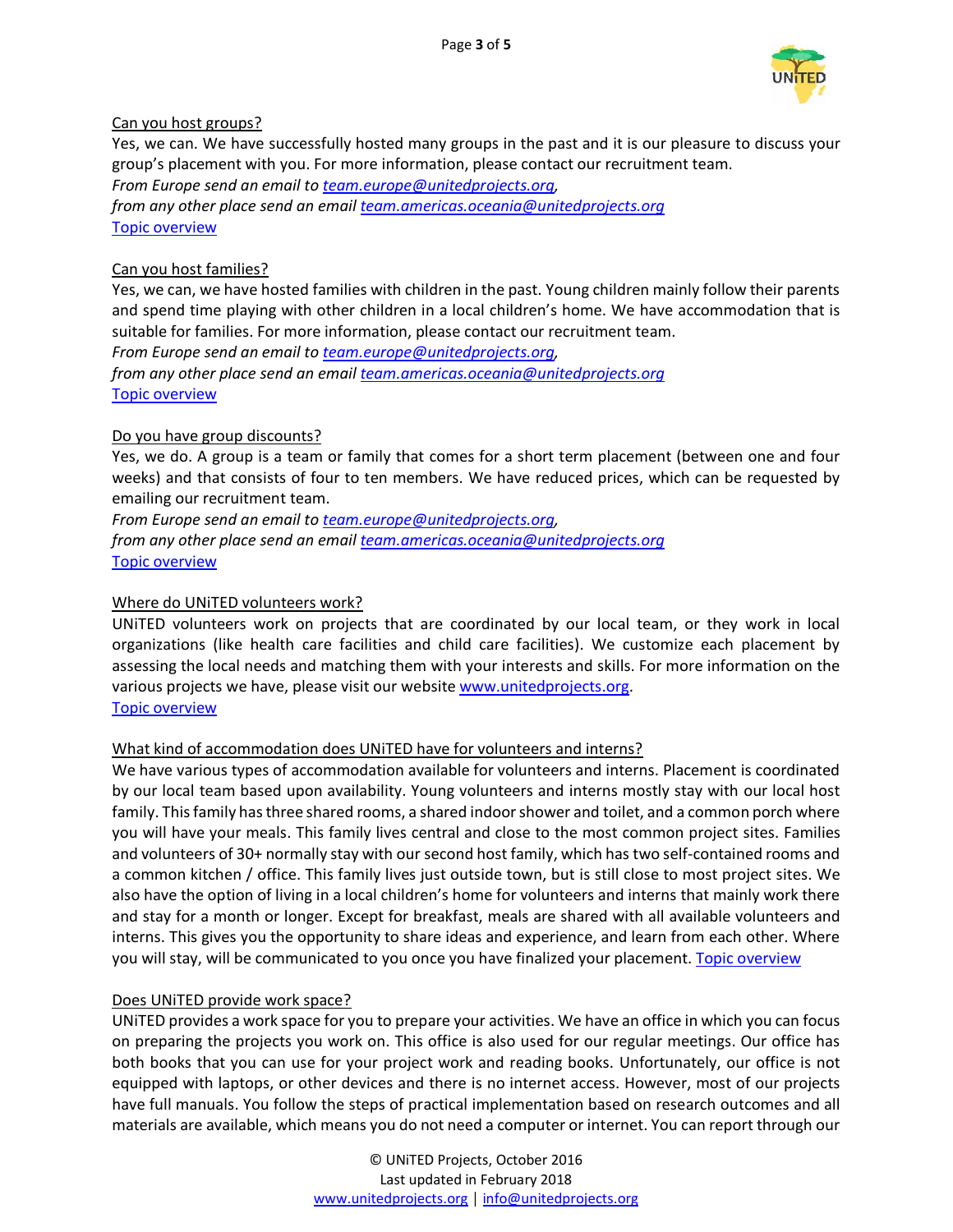

meetings and in writing. If necessary, our staff will assure to digitize the work or help you do this. An internet café and print / copy shop is nearby if necessary.

[Topic overview](#page-0-0)

### <span id="page-3-0"></span>What does UNiTED organize?

UNiTED organizes your full placement. This includes the coordination of your stay (before, during and after your time in Ghana), the airport pick-up, your accommodation and the airport drop off (the latter is optional). During your stay we are available to guide you during office hours (Mon – Fri, 8:00 – 16:00) and 24/7 in case of emergencies and illness. The costs for your stay can be found in our most recent brochure. For more information, you can email our recruitment team.

*From Europe send an email t[o team.europe@unitedprojects.org,](mailto:team.europe@unitedprojects.org) from any other place send an emai[l team.americas.oceania@unitedprojects.org](mailto:team.americas.oceania@unitedprojects.org)* [Topic overview](#page-0-0)

### <span id="page-3-1"></span>What do I have to organize?

You have to organize your flight ticket, insurance, vaccinations, malaria prophylaxis, visa for Ghana, your pocket money (for phone credit, drinks, traveling, local transport) and anything else you can think of before coming to Ghana. If your placement is linked to your education, you also need to organize the approval from your education and coordinate the communication between UNiTED and your supervisor. [Topic overview](#page-0-0)

### <span id="page-3-2"></span>I have a health concern, can I still come?

Please inform our recruitment team about your health concern. We will handle this information with the utmost discretion. The recruitment team will discuss your health concern with our team in Ghana to assure we can meet your health needs, whether they are dietary restrictions, or other physical or mental issues. Our team in Ghana will advise you on the possibilities. [Topic overview](#page-0-0)